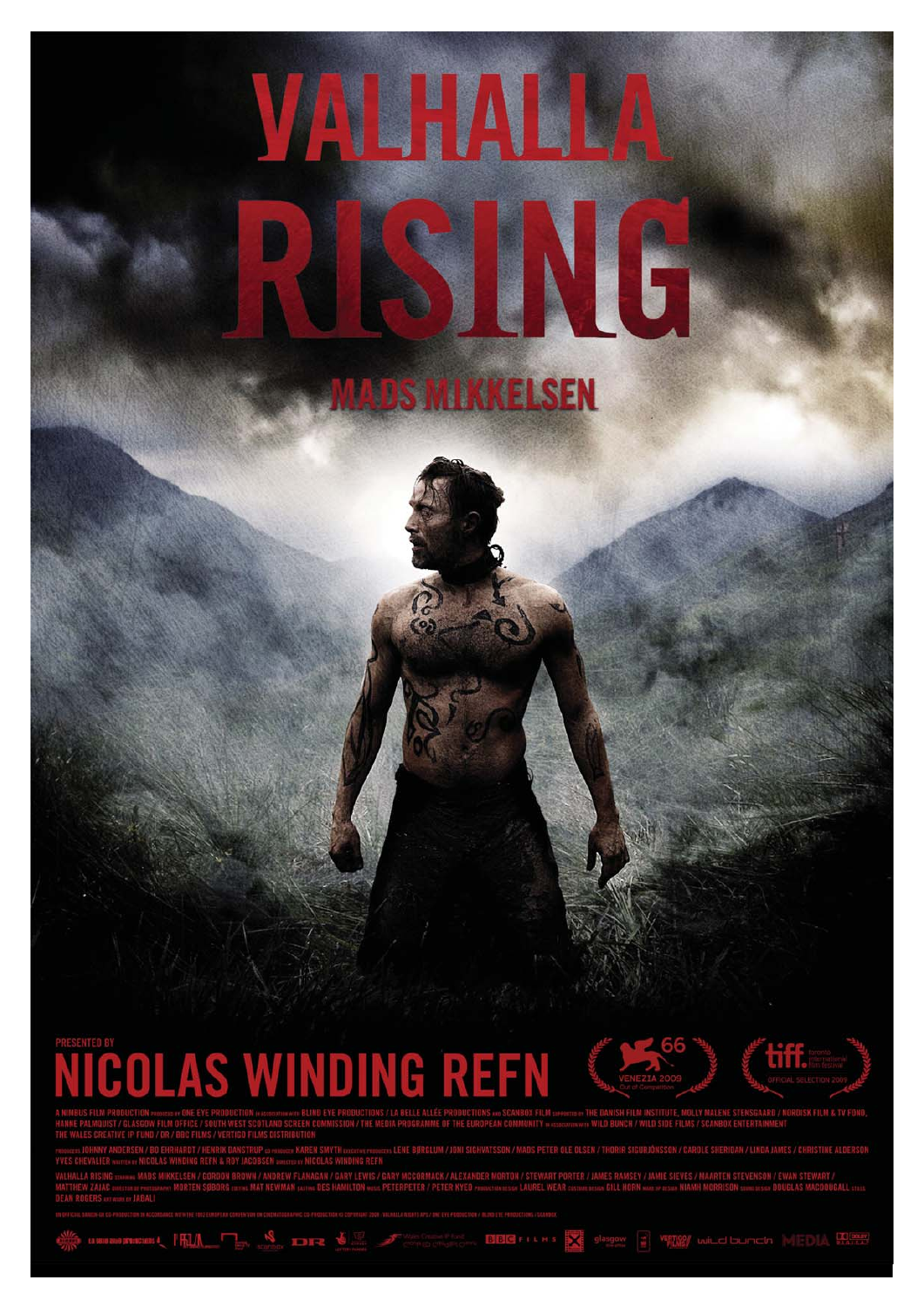



### **NICOLAS WINDING REFN** PRESENTS A **NIMBUS FILM** PRODUCTION

# **VALHALLA RISING**

### A FILM BY **NICOLAS WINDING REFN** PRODUCED BY **ONE EYE PRODUCTION** IN ASSOCIATION WITH **BLIND EYE PRODUCTIONS**

DENMARK / UK • 90' • COLOUR • 2009

**VENICE PRESS: PR CONTACT**

**Phil Symes** | **TEL** +39 346 336 3406 | festival@theprcontact.com **Ronaldo Mourao** | **TEL** +39 346 336 3407 • **Virginia Garcia** | **TEL** +39 346 336 3410 Hotel Villa Pannonia, Via Doge Michiel, 48, 30126 Lido di Venezia. | **TEL** +39 041 526 0162 | **FAX** +39 041 526 5277

> **TORONTO PRESS: GAT & M LINK Martin Marquet** | **TEL** +1 310 927 5789 | martin.marquet@mac.com **Ingrid Hamilton** | **TEL** +1 416 731 3034 | ingrid@gat.ca 44 Hazelton Avenue | **TEL** +1 416 966 2893

## WORLD SALES: WILC **bunch**

**Vincent Maraval** | **TEL** +33 6 11 91 23 93 | vmaraval@wildbunch.eu **Gaël Nouaille** | **TEL** +33 6 21 23 04 72 | gnouaille@wildbunch.eu **Carole Baraton** | **TEL** +33 6 20 36 77 72 | cbaraton@wildbunch.eu **Laurent Baudens** | **TEL** +33 6 70 79 05 17 | lbaudens@wildbunch.eu **Silvia Simonutti** | **TEL** +33 6 20 74 95 08 | ssimonutti@wildbunch.eu

**TORONTO SALES OFFICE:** Sutton Place Hotel - Apt 406 - 955 Bay Street **PARIS OFFICE:** 99 Rue de la Verrerie - 75004 Paris - France | **TEL** +33 1 53 01 50 30 | **FAX** +33 1 53 01 50 49

**PLEASE NOTE:** High definition images can be downloaded from the 'press' section of **http://www.wildbunch.biz**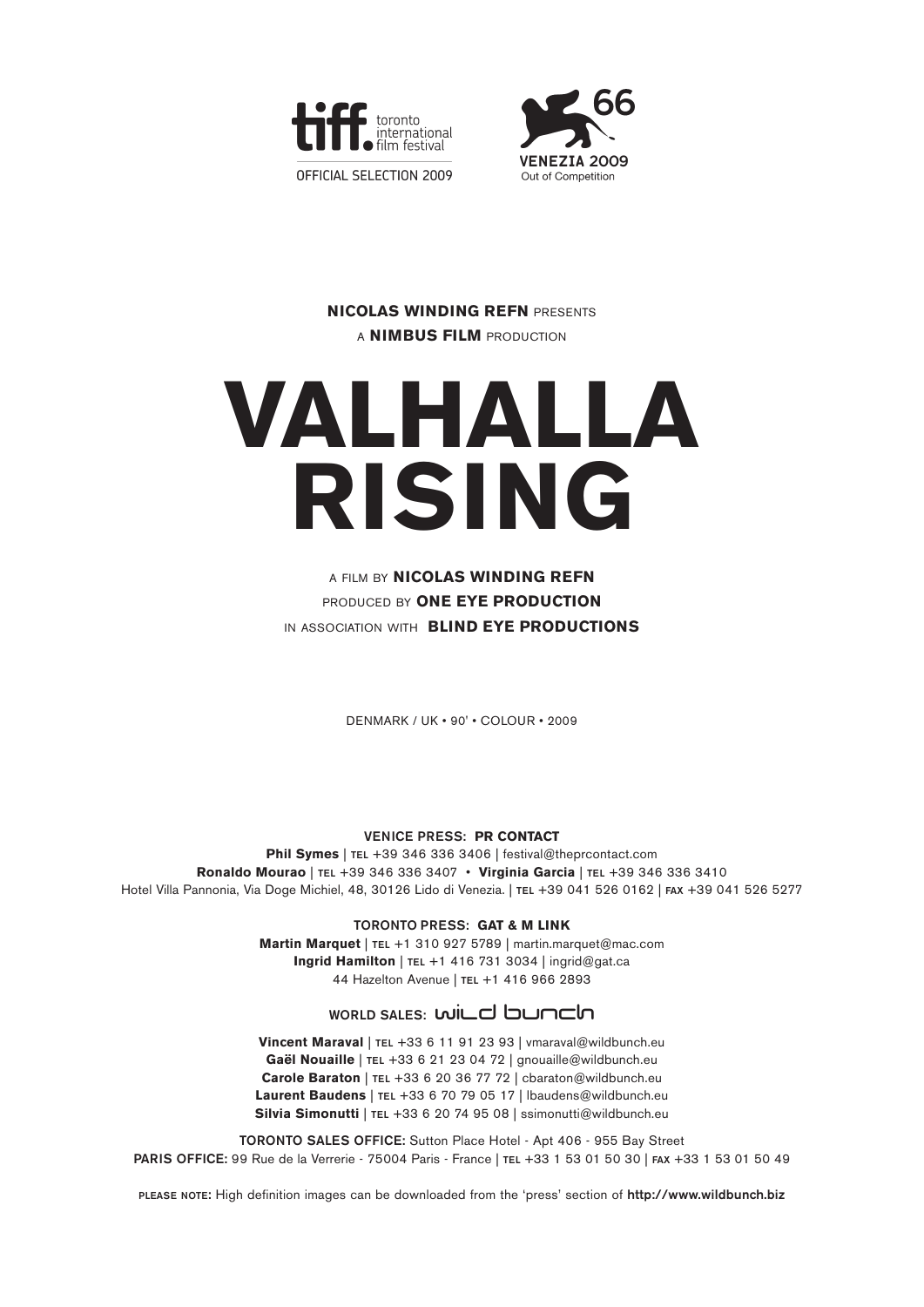#### **SYNOPSIS**

For years, One-Eye, a mute warrior of supernatural strength, has been held prisoner by the chieftain Barde. Aided by a boy, he kills his captor and together they escape, beginning a journey into the heart of darkness.

On their flight, One-Eye and the boy board a Viking vessel but the ship is soon engulfed by an endless fog that disintegrates only as they sight an unknown land.

As this new world reveals its secrets and the Vikings confront their terrible fate, One-Eye discovers his true self.

#### A NIMBUS FILM PRODUCTION PRODUCED BY ONE EYE PRODUCTION IN ASSOCIATION WITH BLIND EYE PRODUCTIONS, LA BELLE ALLEÉ PRODUCTIONS AND SCANBOX ENTERTAINMENT SUPPORTED BY THE DANISH FILM INSTITUTE / MOLLY MALENE STENSGAARD, NATIONAL LOTTERY THROUGH SCOTTISH SCREEN, NORDISK FILM & TV FOND / HANNE PALMQUIST, GLASGOW FILM OFFICE, SOUTHWEST SCOTLAND SCREEN COMMISSION, THE MEDIA PROGRAMME OF THE EUROPEAN COMMUNITY IN ASSOCIATION WITH WILD BUNCH, WILD SIDE FILMS, SCANBOX ENTERTAINMENT. THE WALES CREATIVE IP FUND, DR, BBC FILMS, VERTIGO FILMS DISTRIBUTION

AN OFFICIAL DANISH-UK CO-PRODUCTION IN ACCORDANCE WITH THE 1992 EUROPEAN CONVENTION ON CINEMATOGRAPHIC CO-PRODUCTION. © COPYRIGHT 2009: VALHALLA RIGHTS APS, ONE EYE PRODUCTION, BLIND EYE PRODUCTIONS, SCANBOX

#### **CAST**

| One Eye | Mads Mikkelsen           |
|---------|--------------------------|
| The Boy | <b>Maarten Stevenson</b> |
| Hagen   | Gordon Brown             |
| Gudmond | Andrew Flanagan          |
| Kare    | Gary Lewis               |
| Hauk    | Gary McCormack           |
| Barde   | Alexander Morton         |
| Gorm    | <b>Jamie Sieves</b>      |
| Eirik   | <b>Ewan Stewart</b>      |
| Malkolm | Matthew Zajac            |

#### **CREW**

| <b>DIRECTOR</b>   | Nicolas Winding Refn |
|-------------------|----------------------|
| <b>SCREENPLAY</b> | Nicolas Winding Refn |
|                   | Roy Jacobsen         |
| <b>PRODUCERS</b>  | Johnny Andersen      |
|                   | Bo Ehrhardt          |
|                   | Henrik Danstrup      |
|                   |                      |

Roy Jacobsen Bo Ehrhardt Henrik Danstrup CO-PRODUCER Karen Smyth EXECUTIVE PRODUCERS Lene Børglum Joni Sighvatsson Mads Peter Ole Olsen Thorir Sigurjonsson Yves Chevalier Carole Sheridan Christine Alderson CASTING Des Hamilton DP Morten Søborg EDITOR Mat Newman ORIGINAL MUSIC **Peter-Peter** Peter Kyed **PRODUCTION DESIGN Laurel Wear** COSTUME DESIGN Gill Horn MAKE-UP Niamh Morrison SOUND Cameron Mercer Douglas MacDougall STILLS Dean Rogers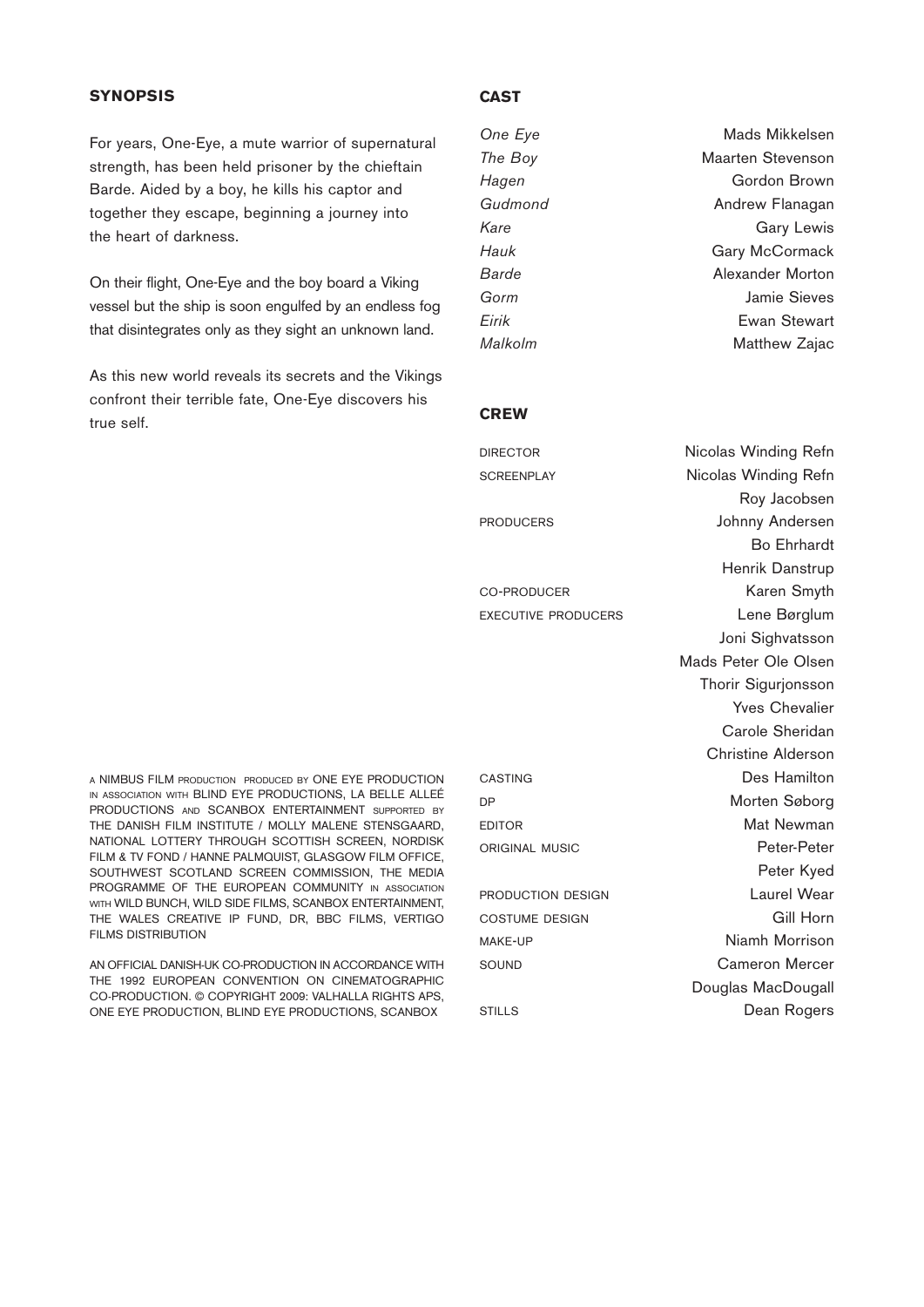#### **DIRECTOR'S STATEMENT**

#### INSPIRATIONS

As a child I was in love with three things: *Science Fiction*, *Spaghetti Westerns* and *Samurai Sword Plays*. Genres where the lead character is a hero of mythical proportions… a silent warrior who stands alone. One Eye is such a character.

When I was 5 years old, my mother read to me an old pulp comic book about a father and son who embark on a trip to the moon. In a cave, they discover a man-made coffin…

And this is as far as my memory goes. I remember nothing about the reason for the coffin being there or what happened next. I believe this to be the genesis of my obsession with the unknown - something which has been a driving force in much of my work.

#### **VIOLENCE**

I see art as an act of violence. The only difference between the two is that in real life violence destroys, whereas art inspires.

#### INTO THE UNKNOWN

I strongly believe that film is an art form and that art needs to be explored. Therefore I insist on shooting my films chronologically, enabling me to explore with the characters, fulfilling my passion to jump deep into the unknown.

*- Nicolas Winding Refn*

#### **DIRECTOR BIOGRAPHY**

Nicolas Winding Refn was born in Copenhagen, Denmark in 1970. He moved with his parents at the age of 10 to New York, returning to Copenhagen at 17. After graduating from high school, Refn attended the American Academy of Dramatic Arts in New York, but found the environment unbearable and was quickly expelled. Back in Denmark he was accepted by the Danish Film School but dropped out one month prior to the start of term. Having caught a short film by Refn on an obscure cable TV, a Danish producer offered him 3.2 million Danish kroner to turn the short into a feature. Thus at the age of 24, Refn found himself writing and directing his remarkable, hyper violent and uncompromising feature film debut: PUSHER.

PUSHER became a cult phenomenon and won Refn instant international critical acclaim. This spurred him to push the boundaries of his filmmaking further: the result was the close-to-the-edge, highly stylized and intricately gritty BLEEDER, which premiered in selection at the 1999 Venice Film Festival.

FEAR X, Refn´s third feature and his first in the English language, was eagerly awaited and had its world premiere at Sundance Film Festival in 2003. It thus came as a surprise that Refn would return to make films in the Danish language. In just one year, Refn wrote, directed and produced PUSHER II: *With Blood On My Hands* and PUSHER III: *I'm The Angel Of Death*, thereby completing the now renowned PUSHER TRILOGY which consolidated his international success.

In 2007 Refn was encouraged to direct an episode of BBC´s mammoth series, *Miss Marple*. The episode title was MARPLE: NEMESIS, an adaptation of the final book in the series that led the Miss Marple character to deeper and darker extremes. While Refn was preparing for his upcoming feature VALHALLA RISING, he committed to another intriguing project, writing and directing BRONSON, an ultra- violent, surrealistic and escapist film about one of England´s most notorious criminals, Charles Bronson. The film went on to have its world premiere at Sundance Film Festival 2009.